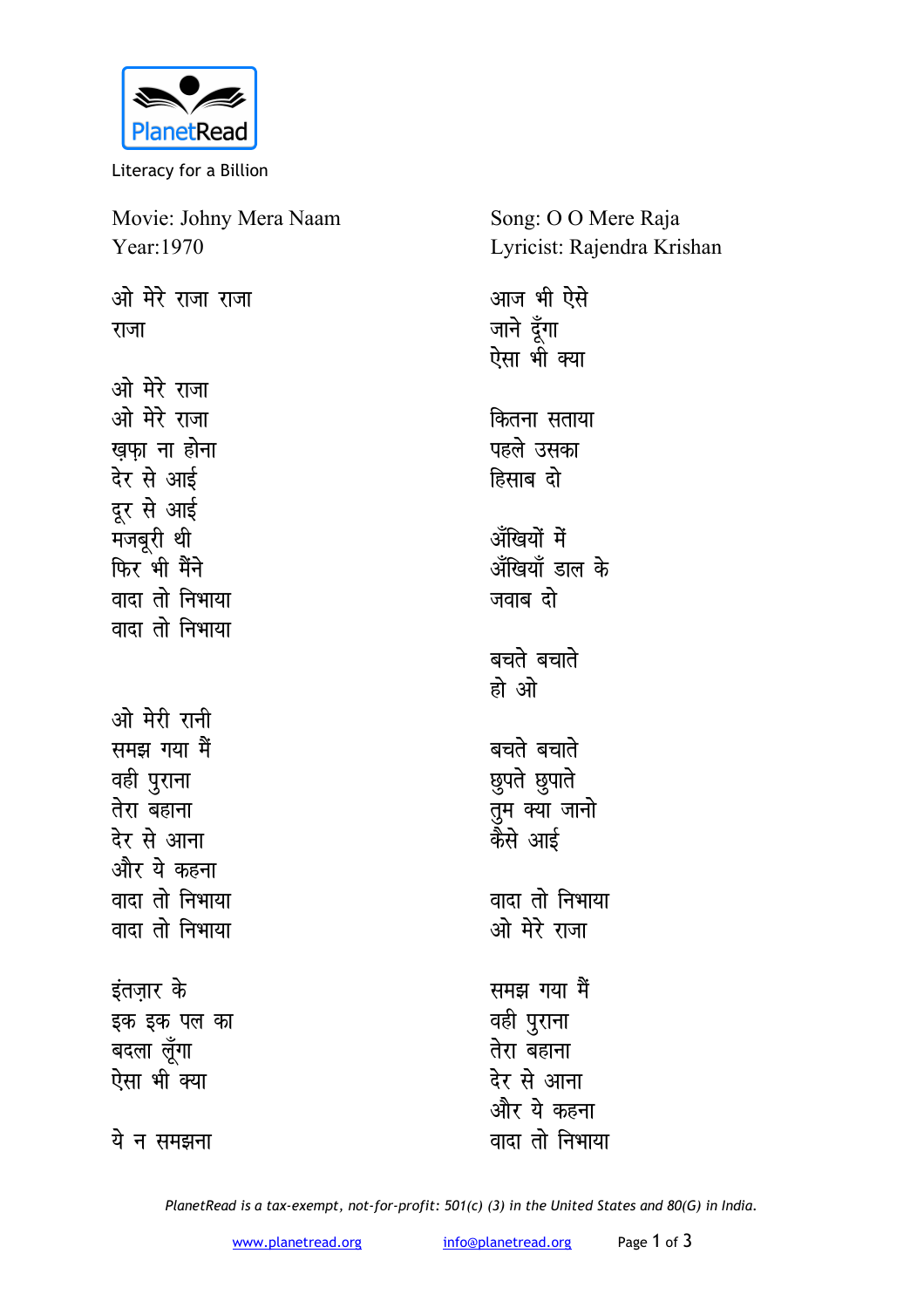

Literacy for a Billion

| ओ मेरे राजा        | वादा तो निभाया           |
|--------------------|--------------------------|
|                    | ओ मेरे राजा              |
| बाँहों की इन       | ख़फ़ा ना होना            |
| ज़ंजीरों में       | देर से आई                |
| यूँ ना जकड़ो       | दूर से आई                |
|                    | मजबूरी थी                |
| हम जकड़ेंगे        | फिर भी मैंने             |
|                    | वादा तो निभाया           |
| मुड़ जाएगी         |                          |
| मेरी कलाई          | ओ मेरी रानी              |
| हाथ ना पकड़ो       |                          |
|                    | कहो ये गालों के ॲगारे    |
| हम पकड़ेंगे        | किसके लिए हैं            |
|                    | कहो कहो                  |
| छोड़ो ना           |                          |
| नहीं               | अजी तुम्हारे             |
| छोड़ो ना           |                          |
|                    | होंठों पे ये शहद के धारे |
| ऐसे तो नाजुक नहीं  | किसके लिए हैं            |
| हाथ सरकार के       | बोलो बोलो                |
| मौके भी कभी कभी    |                          |
| मिलते हैं प्यार के | अजी तुम्हारे             |
|                    | हाँ                      |
| प्यार अभी तो       |                          |
| हो हो              | शर्म कहाँ की             |
|                    | आओ गले                   |
| प्यार अभी तो       | लग जाओ जी                |
| नया नया है         | कब से खड़ा हूँ प्यासा    |
| तेरी वफ़ा की       | प्यास बुझाओ जी           |
| कुदर करूँगी        |                          |

PlanetRead is a tax-exempt, not-for-profit: 501(c) (3) in the United States and 80(G) in India.